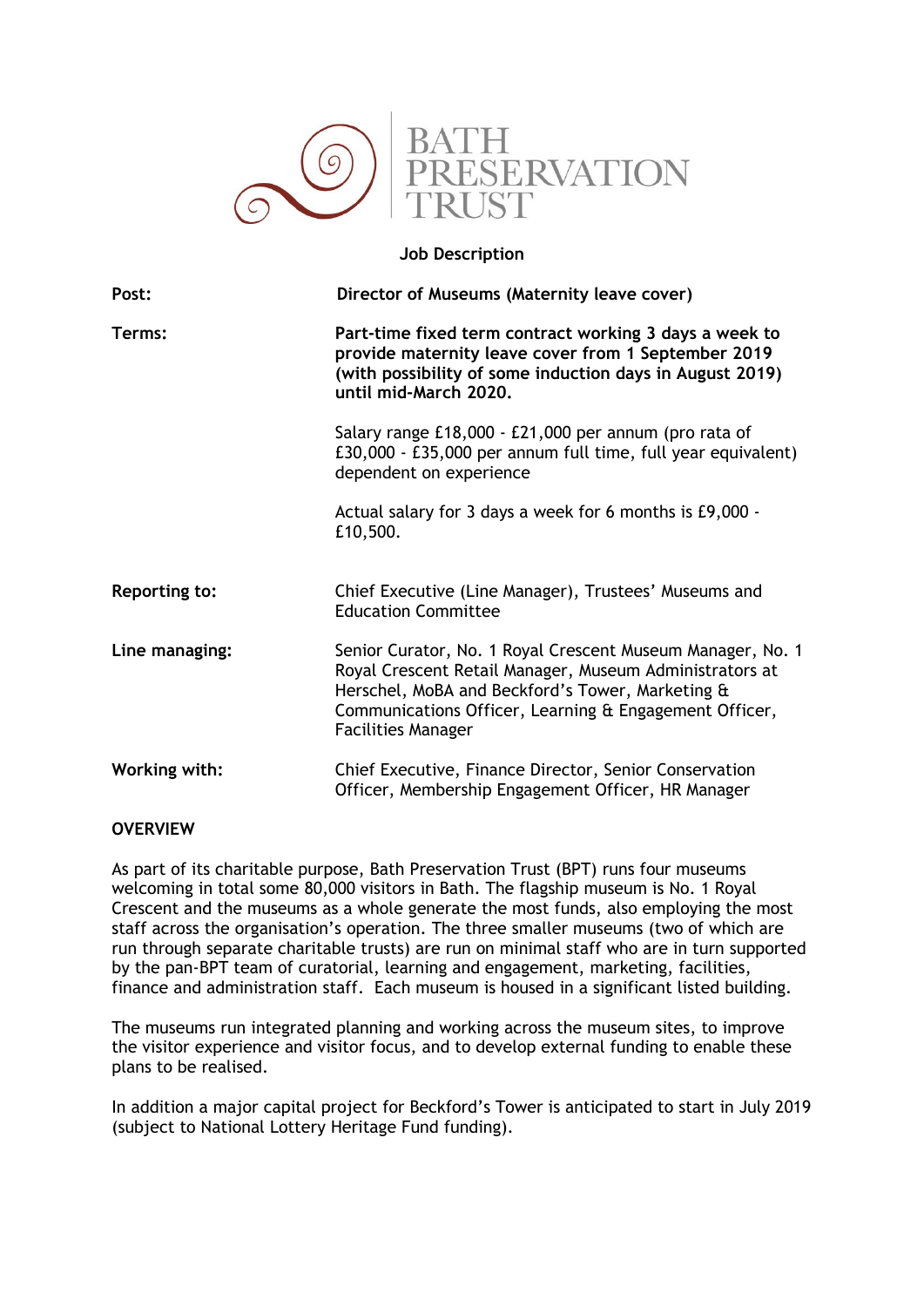# **PURPOSE OF THE ROLE:**

To provide maternity cover from 1 September 2019 (with possibility of some induction days in August) until mid-March 2020:

- To lead a complex team covering 4 small-medium museums, taking lead responsibility for the management of the Trust's museums and associated activities;
- To deliver BPT's charitable objectives in relation to the provision of museums and education, within financial limits;
- To monitor financial performance across the museums and take decisions to deal with any significant variations:
- To be part of the Senior Management Team reporting to Trustees with the CEO and Finance Director.

# **KEY ACTIVITIES:**

The main activities are described below. In addition, the post-holder may be required to undertake other duties and responsibilities compatible with the overall scope of the post.

### **Managing the museums team**

- Sustain a confident 'one BPT' team approach across museums staff
- Monitor spend on any internal and external funding streams
- Lead regular team meetings which bring together curatorial and other inputs

### **Marketing and commercial**

- With the Marketing and Communications Officer, monitor measurable initiatives to encourage greater visiting to the Trust's museums
- Monitor the retail and commercial offer of the Trust

### **Reporting**

- Report to trustees and advisors with relevant data to enable them to take strategic decisions (e.g. in respect to ticket pricing, opening hours, exhibitions programming)
- Develop and publish KPIs for museums activities
- Represent the Trust museums to external parties

### **Business planning and business development**

- Act as budget lead and financial control in relation to museum budgets
- Deliver income generation targets for income generation from the museums

### **Fundraising**

- Identifying project funding opportunities for the museums
- Monitor external spend with the Finance team and take lead responsibility for financial control

## **Exhibitions and events**

Oversee the Senior Curator's work in co-ordinating the exhibitions and events programme across the Trust's museums for 2020 and planning for 2021